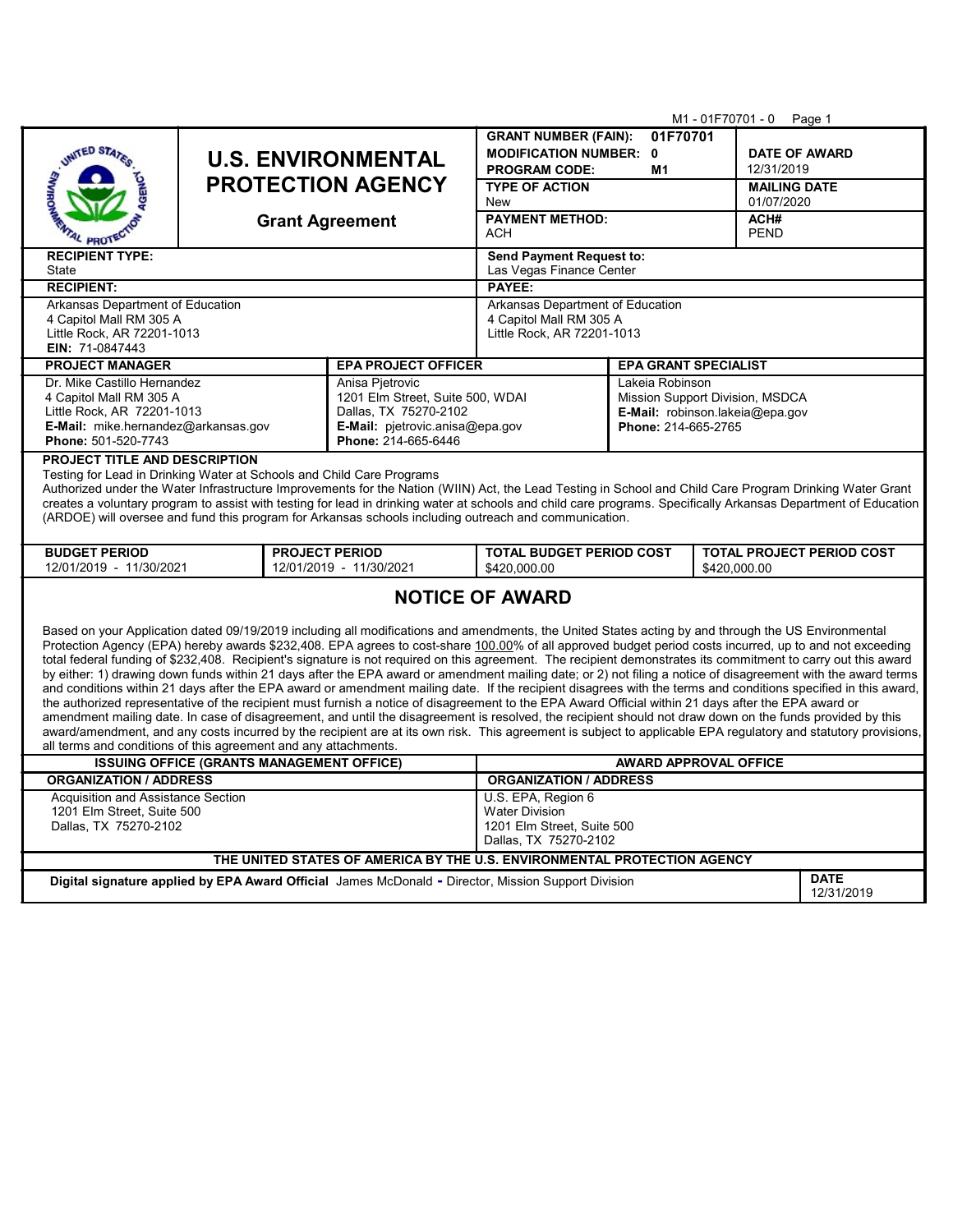# EPA Funding Information M1-01F70701-0 Page 2

| <b>FUNDS</b>                         | <b>FORMER AWARD</b> | <b>THIS ACTION</b> | <b>AMENDED TOTAL</b> |
|--------------------------------------|---------------------|--------------------|----------------------|
| <b>EPA Amount This Action</b>        |                     | \$232,408          | \$232,408            |
| <b>EPA In-Kind Amount</b>            | \$                  | \$                 | \$0                  |
| <b>Unexpended Prior Year Balance</b> | \$                  | \$                 | \$0                  |
| <b>Other Federal Funds</b>           | \$                  | \$                 | \$0                  |
| <b>Recipient Contribution</b>        | \$                  | \$                 | \$0                  |
| <b>State Contribution</b>            | \$                  | \$                 | \$0                  |
| <b>Local Contribution</b>            | \$                  | \$                 | \$0                  |
| <b>Other Contribution</b>            | \$                  | \$                 | \$0                  |
| <b>Allowable Project Cost</b>        | \$0                 | \$232,408          | \$232,408            |

| <b>Assistance Program (CFDA)</b>                                                        | <b>Statutory Authority</b>                 | <b>Regulatory Authority</b>           |
|-----------------------------------------------------------------------------------------|--------------------------------------------|---------------------------------------|
| 66.444 - Lead Testing in School and Child Care<br>Program Drinking Water (SDWA 1464(d)) | Safe Drinking Water Act<br>Section 1464(d) | 2 CFR 200<br>2 CFR 1500 and 40 CFR 33 |
|                                                                                         |                                            |                                       |
|                                                                                         |                                            |                                       |

| <b>Fiscal</b>            |               |    |                 |                               |            |                        |              |                      |                              |
|--------------------------|---------------|----|-----------------|-------------------------------|------------|------------------------|--------------|----------------------|------------------------------|
| <b>Site Name</b>         | <b>Req No</b> | FY | Approp.<br>Code | <b>Budget</b><br>Organization | <b>PRC</b> | Object<br><b>Class</b> | Site/Project | Cost<br>Organization | Obligation /<br>Deobligation |
| $\overline{\phantom{a}}$ | 2006WA0002    | 19 | E <sub>4</sub>  | 061K                          | 000BM1     | 4103                   |              |                      | 232,408                      |
|                          |               |    |                 |                               |            |                        |              |                      | 232,408                      |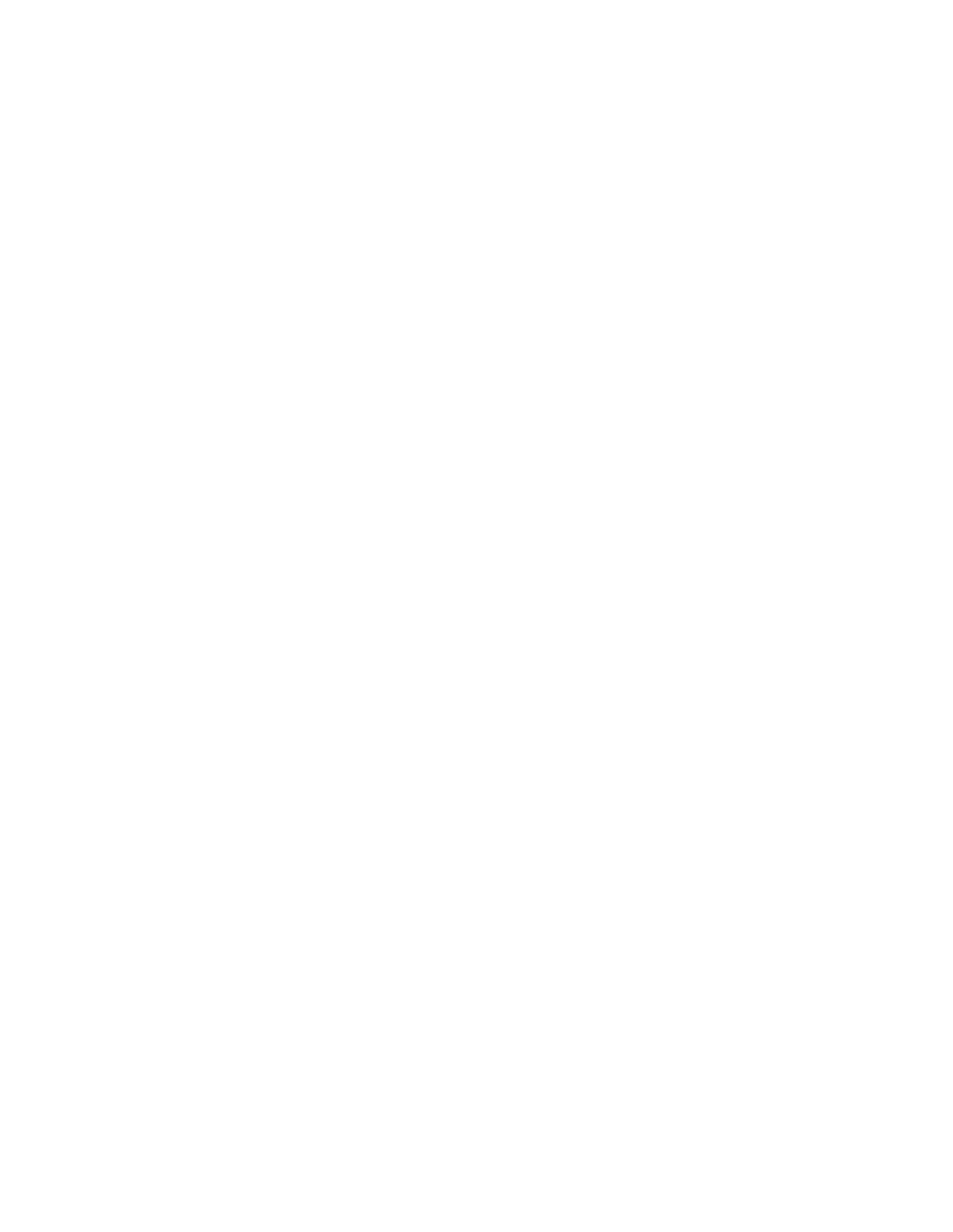# M1 - 01F70701 - 0 Page 3

Budget Summary Page: WIIN 2107 Lead Testing in School and Child Care Programs

| <b>Table A - Object Class Category</b><br>(Non-construction) | <b>Total Approved Allowable</b><br><b>Budget Period Cost</b> |  |  |  |
|--------------------------------------------------------------|--------------------------------------------------------------|--|--|--|
| 1. Personnel                                                 | \$0                                                          |  |  |  |
| 2. Fringe Benefits                                           | \$0                                                          |  |  |  |
| 3. Travel                                                    | \$0                                                          |  |  |  |
| 4. Equipment                                                 | \$0                                                          |  |  |  |
| 5. Supplies                                                  | \$30,000                                                     |  |  |  |
| 6. Contractual                                               | \$390,000                                                    |  |  |  |
| <b>7. Construction</b>                                       | \$0                                                          |  |  |  |
| 8. Other                                                     | \$0                                                          |  |  |  |
| 9. Total Direct Charges                                      | \$420,000                                                    |  |  |  |
| 10. Indirect Costs: % Base                                   | \$0                                                          |  |  |  |
| 11. Total (Share: Recipient 0.00 % Federal 100.00 %.)        | \$420,000                                                    |  |  |  |
| 12. Total Approved Assistance Amount                         | \$420,000                                                    |  |  |  |
| 13. Program Income                                           | \$0                                                          |  |  |  |
| 14. Total EPA Amount Awarded This Action                     | \$232,408                                                    |  |  |  |
| 15. Total EPA Amount Awarded To Date                         | \$232.408                                                    |  |  |  |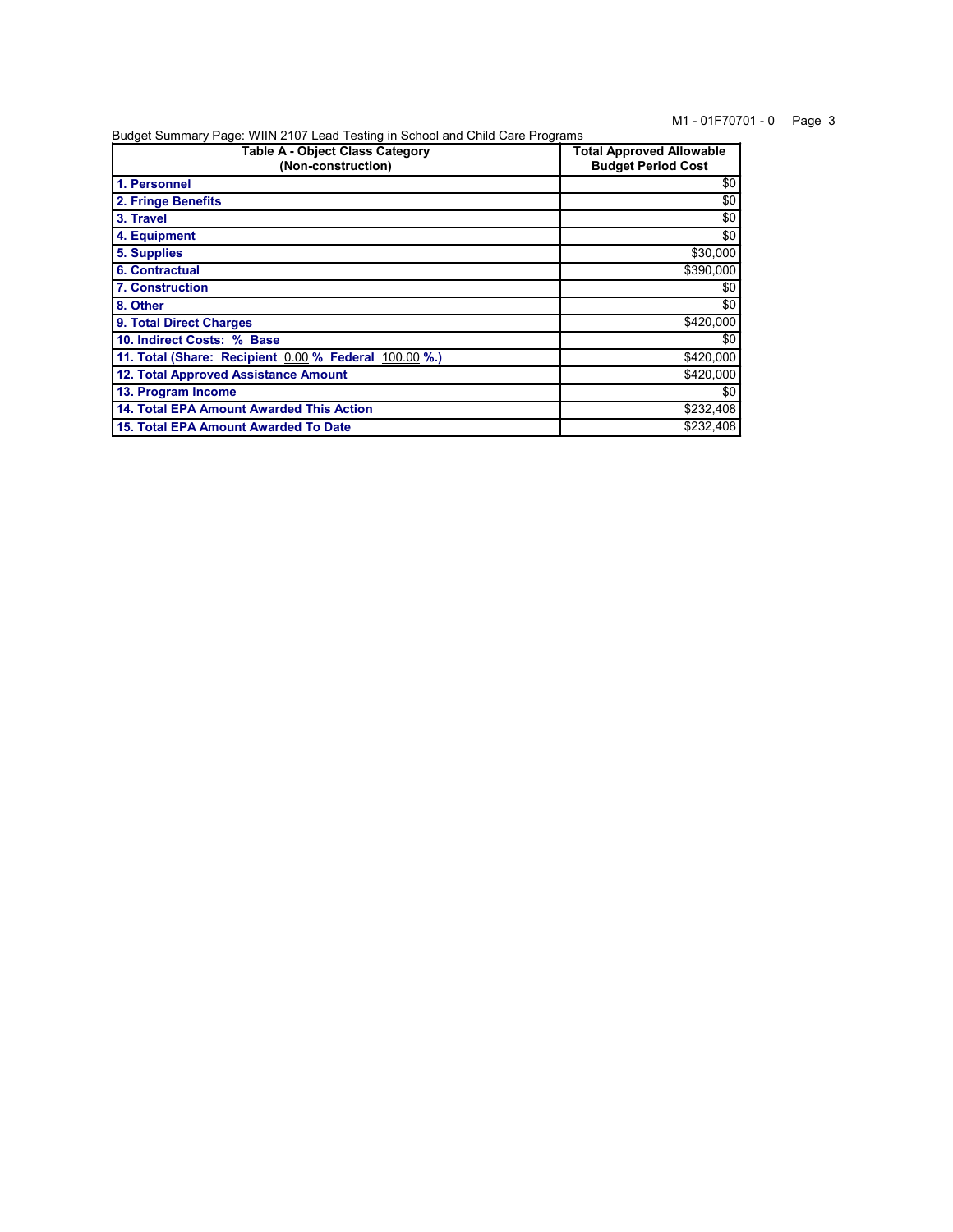# Administrative Conditions

#### General Terms and Conditions

The recipient agrees to comply with the current EPA general terms and conditions available at: https://www.epa.gov/grants/epa-general-terms-and-conditions-effective-october-1-2019-or-later These terms and conditions are in addition to the assurances and certifications made as a part of the award and the terms, conditions, or restrictions cited throughout the award.

The EPA repository for the general terms and conditions by year can be found at: https://www.epa.gov/grants/grant-terms-and-conditions.

#### A. Correspondence Condition

The terms and conditions of this agreement require the submittal of reports, specific requests for approval, or notifications to EPA. Unless otherwise noted, all such correspondence should be sent to the following email addresses:

- Federal Financial Reports (SF-425): Rtpfc-grants@epa.gov and R6\_EPA\_Grants\_Programs@epa.gov
- MBE/WBE reports (EPA Form 5700-52A): R6\_EPA\_Grants\_Programs@epa.gov
- All other forms/certifications/assurances, Indirect Cost Rate Agreements, Requests for Extensions of the Budget and Project Period, Amendment Requests, Requests for other Prior Approvals, updates to recipient information (including email addresses, changes in contact information or changes in authorized representatives) and other notifications: R6\_EPA\_Grants\_Programs@epa.gov
- Payment requests (if applicable): LVFC-grants@epa.gov and R6\_EPA\_Grants\_Programs@epa.gov
- · Quality Assurance documents, workplan revisions, equipment lists, programmatic reports and deliverables: Anisa Pjectrovic, Project Officer (pjectrovic.anisa@epa.gov)

#### B. EXTENSION OF PROJECT/BUDGET PERIOD EXPIRATION DATE

EPA has not exercised the waiver option to allow automatic one-time extensions for non-research grants under 2 CFR 200.308 (d)(2). Therefore, if a no-cost time extension is necessary to extend the period of availability of funds the recipient must submit a written request to the EPA prior to the budget/project period expiration dates. The written request must include: a justification describing the need for additional time, an estimated date of completion, and a revised schedule for project completion including updated milestone target dates for the approved workplan activities. In addition, if there are overdue reports required by the general, administrative, and/or programmatic terms and conditions of this assistance agreement, the recipient must ensure that they are submitted along with or prior to submitting the no-cost time extension request.

#### C. Disadvantages Business Enterprise (DBEs)

#### UTILIZATION OF SMALL, MINORITY AND WOMEN'S BUSINESS ENTERPRISES

#### GENERAL COMPLIANCE, 40 CFR, Part 33

The recipient agrees to comply with the requirements of EPA's Disadvantaged Business Enterprise (DBE) Program for procurement activities under assistance agreements, contained in 40 CFR, Part 33.

#### MBE/WBE REPORTING, 40 CFR, Part 33, Subpart E

The recipient agrees to complete and submit a "MBE/WBE Utilization Under Federal Grants and Cooperative Agreements" report (EPA Form 5700-52A) on an annual basis. The current EPA Form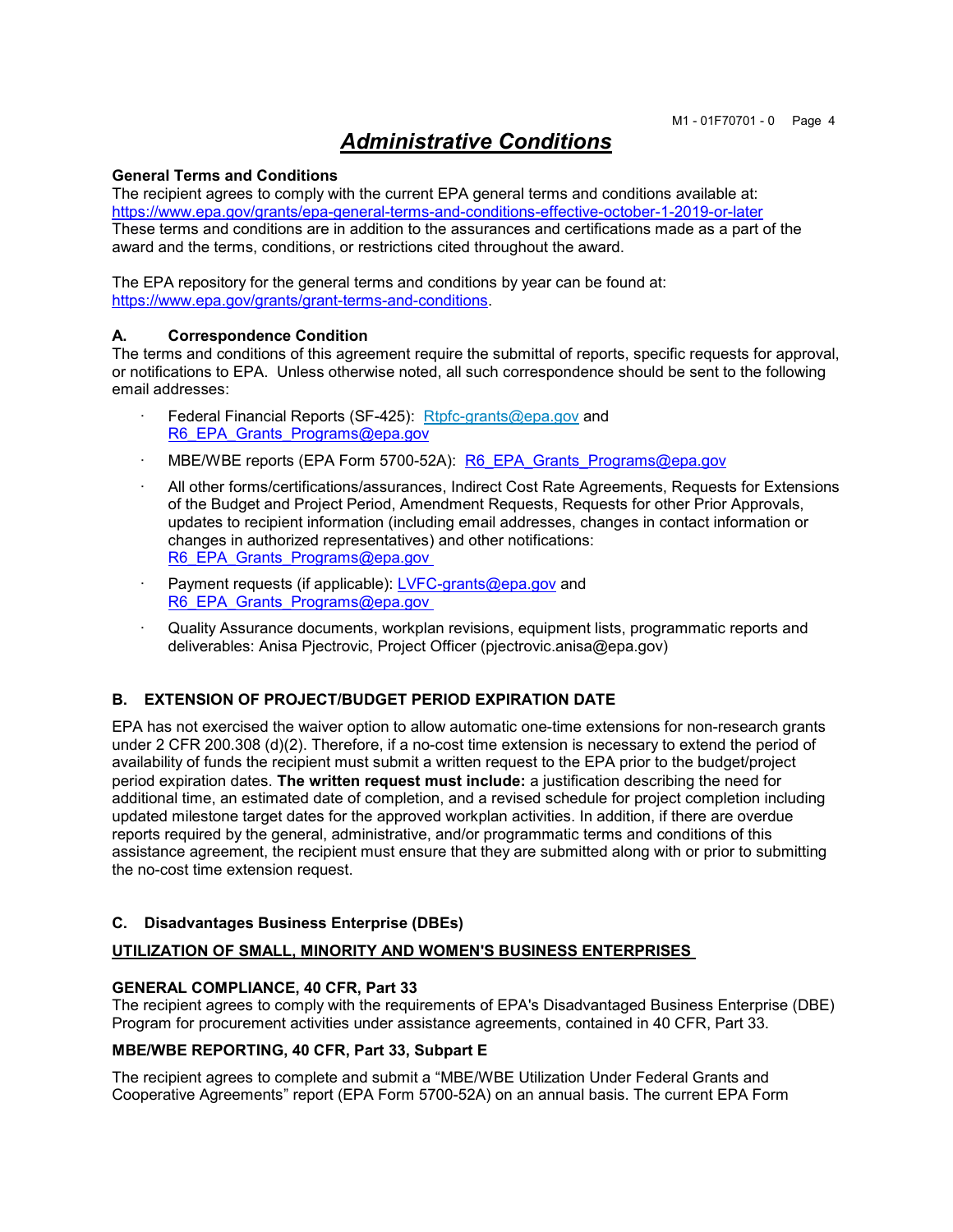5700-52A can be found at the EPA Office of Small and Disadvantaged Business Utilization's Home Page at https://www.epa.gov/resources-small-businesses

MBE/WBE reporting is required in annual reports. Reporting is required for assistance agreements where there are funds budgeted for procuring construction, equipment, services and supplies, including funds budgeted for direct procurement by the recipient or procurement under subawards or loans in the "Other" category with a cumulative total that exceed the threshold amount of \$250,000, including amendments and/or modifications. The recipient must make reporting a requirement of all sub-awards/loans. All procurement actions are reportable, not just that portion which exceeds \$250,000.

When completing the annual report, recipients are instructed to check the box titled "annual" in section 1B of the form. For the final report, recipients are instructed to check the box titled "annual" and the box indicated for the "last report" of the project in section 1B of the form. Annual reports are due by October 30th of each year. Final reports are due by October 30th or 90 days after the end of the project period, whichever comes first.

The reporting requirement is based on total procurements. Recipients with expended and/or budgeted funds for procurement are required to report annually whether the planned procurements take place during the reporting period or not. If no budgeted procurements take place during the reporting period, the recipient should check the box in section 5B when completing the form.

Based on EPA's review of the planned budget, this award meets the conditions above and is subject to the Disadvantaged Business Enterprise (DBE) Program reporting requirements. However, if the recipient believes this award does not meet these conditions, it must provide a justification and budget detail within 21 days of the award date clearly demonstrating that, based on the planned budget, this award is not subject to the DBE reporting requirements to the Regional or Headquarters point of contact defined in the correspondence condition, if applicable.

This provision represents an approved deviation from the MBE/WBE reporting requirements as described in 40 CFR, Part 33, Section 33.502; however, the other requirements outlined in 40 CFR Part 33 remain in effect, including the Good Faith Effort requirements as described in 40 CFR Part 33 Subpart C, and Fair Share Objectives negotiation as described in 40 CFR Part 33 Subpart D and explained below.

#### FAIR SHARE OBJECTIVES, 40 CFR, Part 33, Subpart D

A recipient must negotiate with the appropriate EPA award official, or his/her designee, fair share objectives for MBE and WBE participation in procurement under the financial assistance agreements.

In accordance with 40 CFR, Section 33.411 some recipients may be exempt from the fair share objectives requirements as described in 40 CFR, Part 33, Subpart D. Recipients should work with their DBE coordinator, if they think their organization may qualify for an exemption.

#### Accepting the Fair Share Objectives/Goals of Another Recipient

The dollar amount of this assistance agreement, or the total dollar amount of all of the recipient's financial assistance agreements in the current federal fiscal year from EPA is \$250,000, or more. The recipient accepts the applicable MBE/WBE fair share objectives/goals negotiated with EPA by the Arkansas Department of Environmental Quality as follows:

#### Arkansas Department of Environmental Quality

MBE: CONSTRUCTION 14.7%; SUPPLIES 4.5%; SERVICES 10.6%; EQUIPMENT 0.0% WBE: CONSTRUCTION 11.3%; SUPPLIES 16.0%; SERVICES 23.4%; EQUIPMENT 2.3%

By signing this financial assistance agreement, the recipient is accepting the fair share objectives/goals stated above and attests to the fact that it is purchasing the same or similar construction, supplies, services and equipment, in the same or similar relevant geographic buying market as **Arkansas** Department of Environmental Quality.

#### Negotiating Fair Share Objectives/Goals, 40 CFR, Section 33.404

The recipient has the option to negotiate its own MBE/WBE fair share objectives/goals. If the recipient wishes to negotiate its own MBE/WBE fair share objectives/goals, the recipient agrees to submit proposed MBE/WBE objectives/goals based on an availability analysis, or disparity study, of qualified MBEs and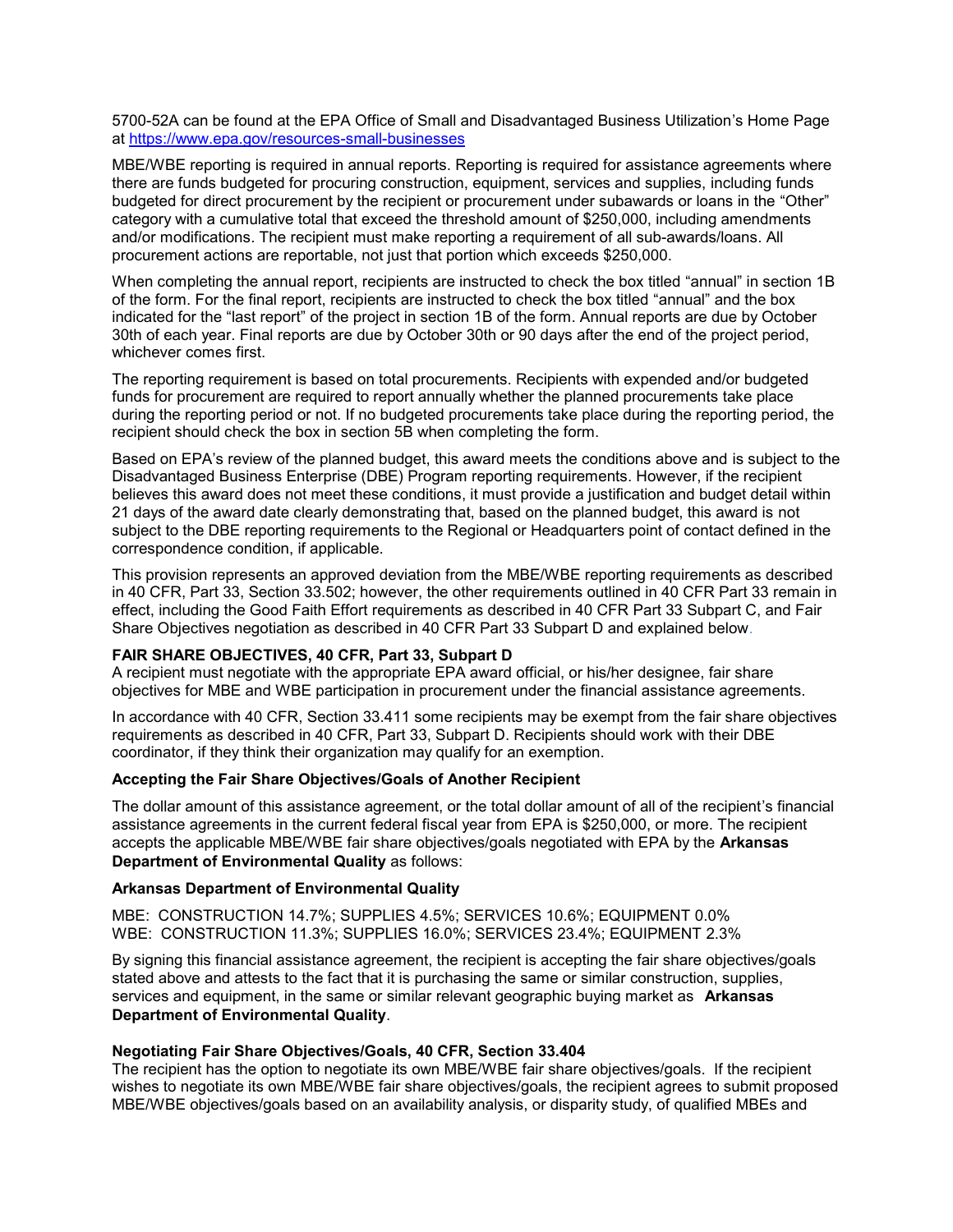WBEs in their relevant geographic buying market for construction, services, supplies and equipment.

The submission of proposed fair share goals with the supporting analysis or disparity study means that the recipient is not accepting the fair share objectives/goals of another recipient. The recipient agrees to submit proposed fair share objectives/goals, together with the supporting availability analysis or disparity study, to the Regional MBE/WBE Coordinator within 120 days of its acceptance of the financial assistance award. EPA will respond to the proposed fair share objective/goals within 30 days of receiving the submission. If proposed fair share objective/goals are not received within the 120 day time frame, the recipient may not expend its EPA funds for procurements until the proposed fair share objective/goals are submitted.

# SIX GOOD FAITH EFFORTS, 40 CFR, Part 33, Subpart C

Pursuant to 40 CFR, Section 33.301, the recipient agrees to make the following good faith efforts whenever procuring construction, equipment, services and supplies under an EPA financial assistance agreement, and to require that sub-recipients, loan recipients, and prime contractors also comply. Records documenting compliance with the six good faith efforts shall be retained:

(a) Ensure DBEs are made aware of contracting opportunities to the fullest extent practicable through outreach and recruitment activities. For Indian Tribal, State and Local and Government recipients, this will include placing DBEs on solicitation lists and soliciting them whenever they are potential sources.

(b) Make information on forthcoming opportunities available to DBEs and arrange time frames for contracts and establish delivery schedules, where the requirements permit, in a way that encourages and facilitates participation by DBEs in the competitive process. This includes, whenever possible, posting solicitations for bids or proposals for a minimum of 30 calendar days before the bid or proposal closing date.

(c) Consider in the contracting process whether firms competing for large contracts could subcontract with DBEs. For Indian Tribal, State and local Government recipients, this will include dividing total requirements when economically feasible into smaller tasks or quantities to permit maximum participation by DBEs in the competitive process.

(d) Encourage contracting with a consortium of DBEs when a contract is too large for one of these firms to handle individually.

(e) Use the services and assistance of the SBA and the Minority Business Development Agency of the Department of Commerce.

(f) If the prime contractor awards subcontracts, require the prime contractor to take the steps in paragraphs (a) through (e) of this section.

# CONTRACT ADMINISTRATION PROVISIONS, 40 CFR, Section 33.302

The recipient agrees to comply with the contract administration provisions of 40 CFR, Section 33.302.

#### BIDDERS LIST, 40 CFR, Section 33.501(b) and (c)

Recipients of a Continuing Environmental Program Grant or other annual reporting grant, agree to create and maintain a bidders list. Recipients of an EPA financial assistance agreement to capitalize a revolving loan fund also agree to require entities receiving identified loans to create and maintain a bidders list if the recipient of the loan is subject to, or chooses to follow, competitive bidding requirements. Please see 40 CFR, Section 33.501 (b) and (c) for specific requirements and exemptions.

# Programmatic Conditions

# D. MAINTENANCE OF EFFORT REPORTING

SDWA § 1464(d)(7) requires: "If resources are available to a State or local educational agency from any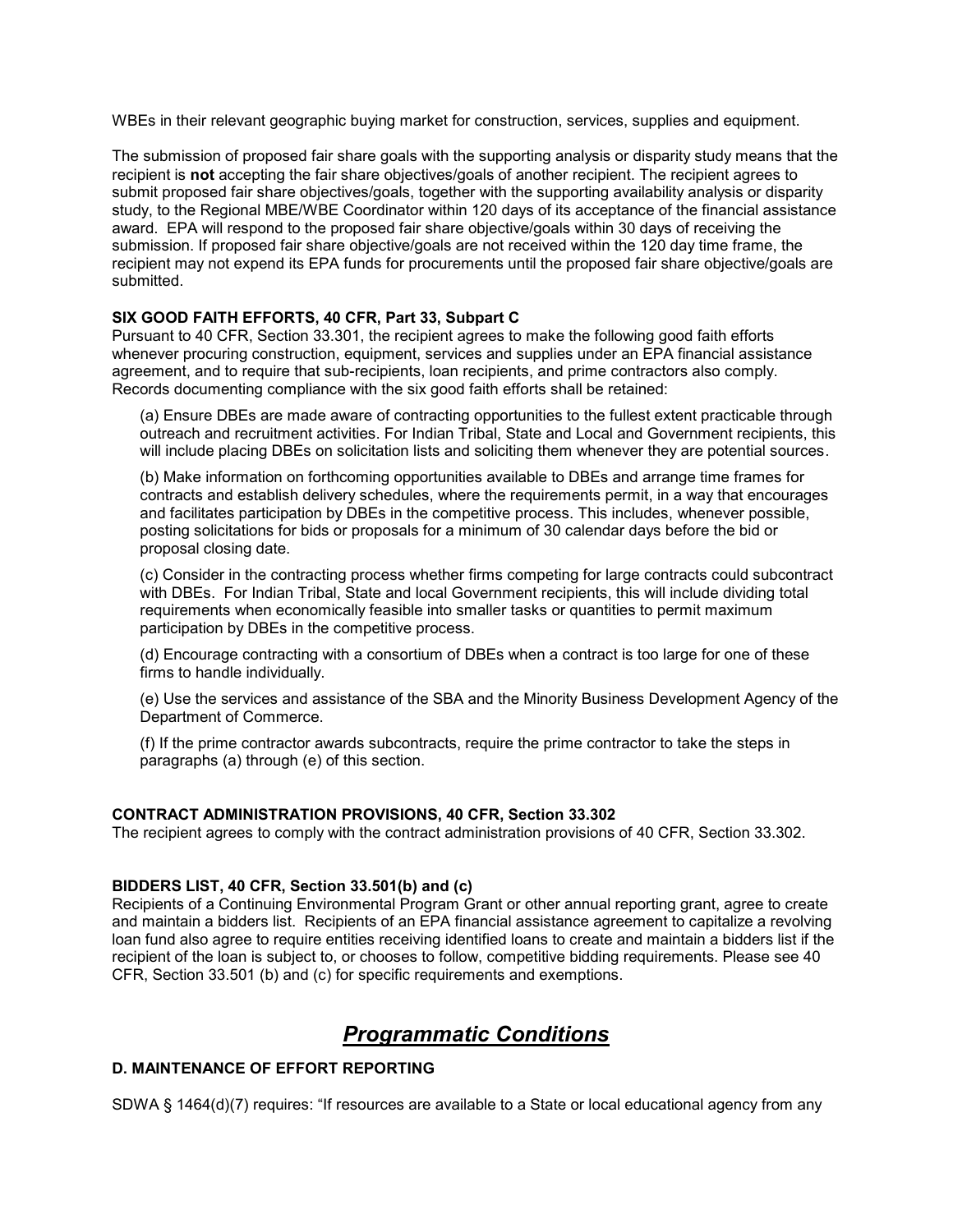other Federal agency, a State, or a private foundation for testing for lead contamination in drinking water, the State or local educational agency shall demonstrate that the funds provided under this subsection will not displace those resources."

Accordingly, recipients must disclose the current level of funding or other resources available for the purpose of lead testing and sampling activities within their jurisdiction, excluding those in this grant award. Within 90 days of receipt of this agreement, the recipient provide the following information to the EPA project officer identified on this award:

- 1. The sources and amounts of resources currently available from any other Federal agency, State, or private foundation for testing for lead contamination in drinking water; and
- 2. If different than a), the level of such resources projected through the end of the current year of the award.

The recipient must provide updated information for each year of the award for the duration of the grant agreement. These updates must be included in the annual progress report due each October 31.

# E. ADMINISTRATIVE COST LIMITATION

Under the WIIN Act §2107, amending SDWA 1464(d), recipients may use up to 4% of the amount of federal funding for this grant agreement for administrative costs, including indirect costs under 2 CFR § 200.414. The limit on administrative costs for this agreement is [\$16,800] . The total amount of indirect costs and any direct costs for the grant agreement administration by recipient paid for by EPA under the grant agreement may not exceed this amount. As required by 2 CFR  $\S$  200.403(d), the grant recipients must classify administrative costs as direct or indirect consistently and may not classify the same types of cost in both categories.

Eligible grant agreement administrative costs subject to the 4% limitation include direct costs for:

- 1. Costs incurred to comply with the following provisions of the Uniform Administrative Requirements for Cost Principles and Audit Requirements for Federal Awards at 2 CFR Parts 200 and 1500 other than those identified as programmatic.
	- A. Record-keeping associated with equipment purchases required under 2 CFR § 200.313;

B. Preparing revisions and changes in the budgets, scopes of work, program plans and other activities required under 2 CFR § 200.308;

- C. Maintaining and operating financial management systems required under 2 CFR § 200.302;
- D. Preparing payment requests and handling payments under 2 CFR § 200.305;
- E. Financial reporting under 2 CFR § 200.327.
- F. Non-federal audits required under 2 CFR Part 200, Subpart F; and

G Closeout under 2 CFR § 200.343 with the exception of preparing the recipient's final performance report. Costs for preparing this report are programmatic and are not subject to the 4% limitation on direct administrative costs.

2. Pre-award costs for preparation of the proposal and application for this grant agreement (including the final workplan) are not allowable as direct costs but may be included in the recipient's indirect cost pool to the extent authorized by 2 CFR § 200.460.

A. The EPA has determined that the administrative cost limitation does not apply to "programmatic" costs, (i.e. costs for activities that are integral to achieving the purpose of the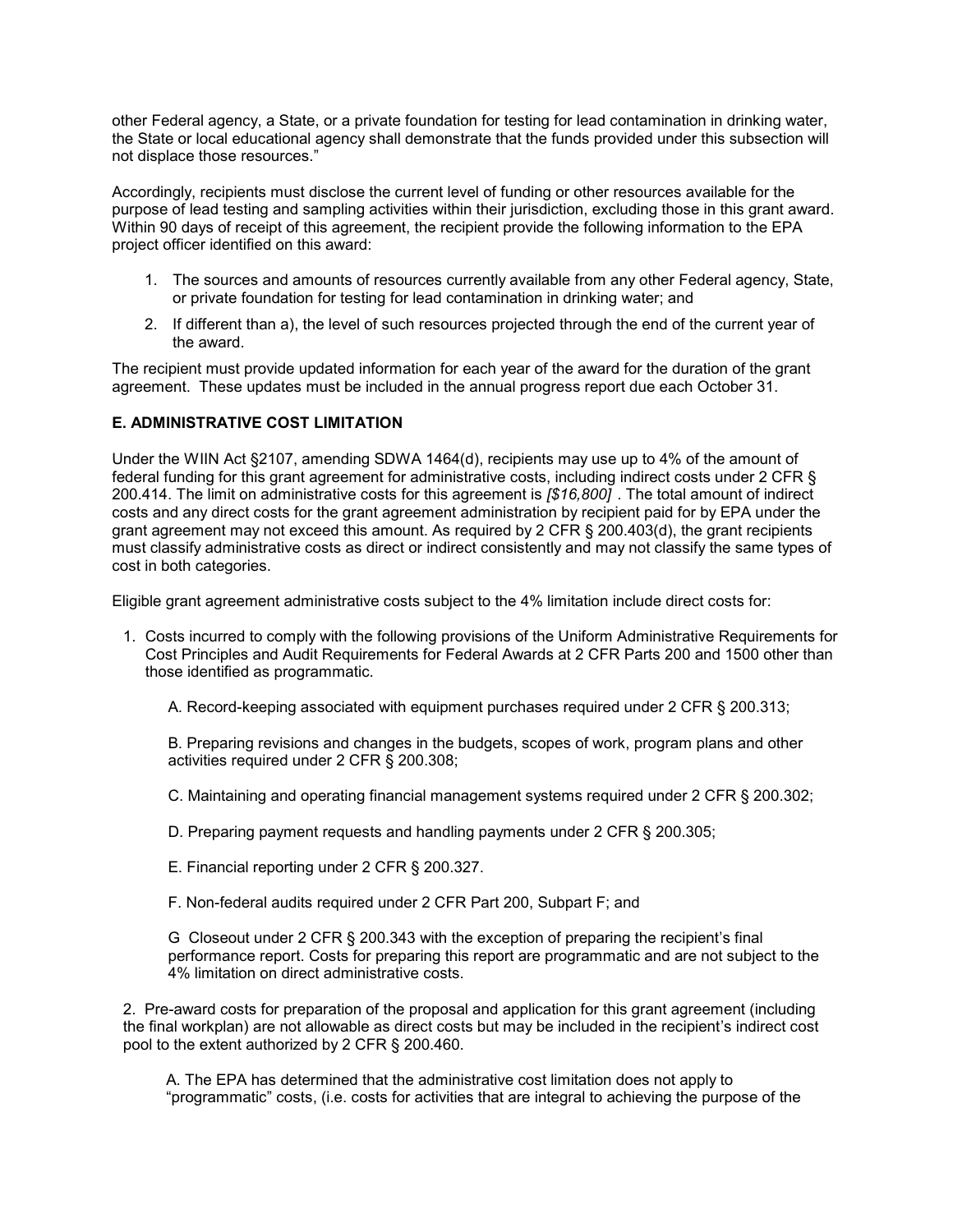grant.

The limitation does not apply to direct costs of training. For example, costs for instructor salaries, program management salaries, materials (e.g. textbooks, equipment, and supplies), necessary travel and transportation expenses are programmatic, not administrative, to the extent that such costs are included in the scope of work as defined under the EPA's 3T's guidance.

B. Costs for performance reporting required under 2 CFR Parts 200 and 1500 and the terms and conditions of this agreement may be eligible programmatic costs as long as these costs are not included in the recipients indirect cost pool.

# F. PERFORMANCE REPORTING AND FINAL PERFORMANCE REPORT

# 1. Facility-Level Results Measures and Quarterly Reports

Grant recipients who provide testing and any technical assistance to facilities must report summaries of the results from each facility tested and the scope of the program coverage described below. The profile should include communications as well, including notification timing, audience notified, and type of results shared.

- A. On a quarterly schedule, recipients will report the following information for each facility receiving testing or technical assistance:
	- 1. The facility name, a contact name, the facility's city and state, the facility's National Center for Educational Statistics (NCES) ID number, or equivalent state issued ID (if applicable), as well as the public water system ID for the facility (if it is a public water system) or for the system that serves the facility (if the facility is not a public water system). If there are confidentiality concerns or legal constraints, provide the minimum of a generic identification (e.g., Facility A), the facility's city or county.
	- 2. The sampling plan and summary of results, including
		- a. dates of sampling,
		- b. total number of outlets used for consumption in the facility,
		- c. total number of outlets used for consumption sampled,
		- d. total number of samples taken in the facility,
		- e. total number and percent of samples that triggered action(s) to reduce exposure, and whether or not the facility implemented that action.
- B. Quarterly Facility Information Reporting Schedule

Quarterly progress reports detailing the information above must be submitted to the EPA project officer no later than each December 31, March 31, June 30 and September 30 for the duration of the agreement.

Recipient progress report submissions will be accepted via CSV, EXCEL, XML format. Procedures on how to comply with reporting elements on the WIIN grant webpage. For further details and instructions on the process for submitting progress reports, including the format in which the elements are organized, go to www.epa.gov/safewater/grants.

# 2. Notification of Results

As specified in the WIIN Act statute, recipients agree to make available a copy of the results of any testing for lead in drinking water carried out using grant funds, if applicable, in the school and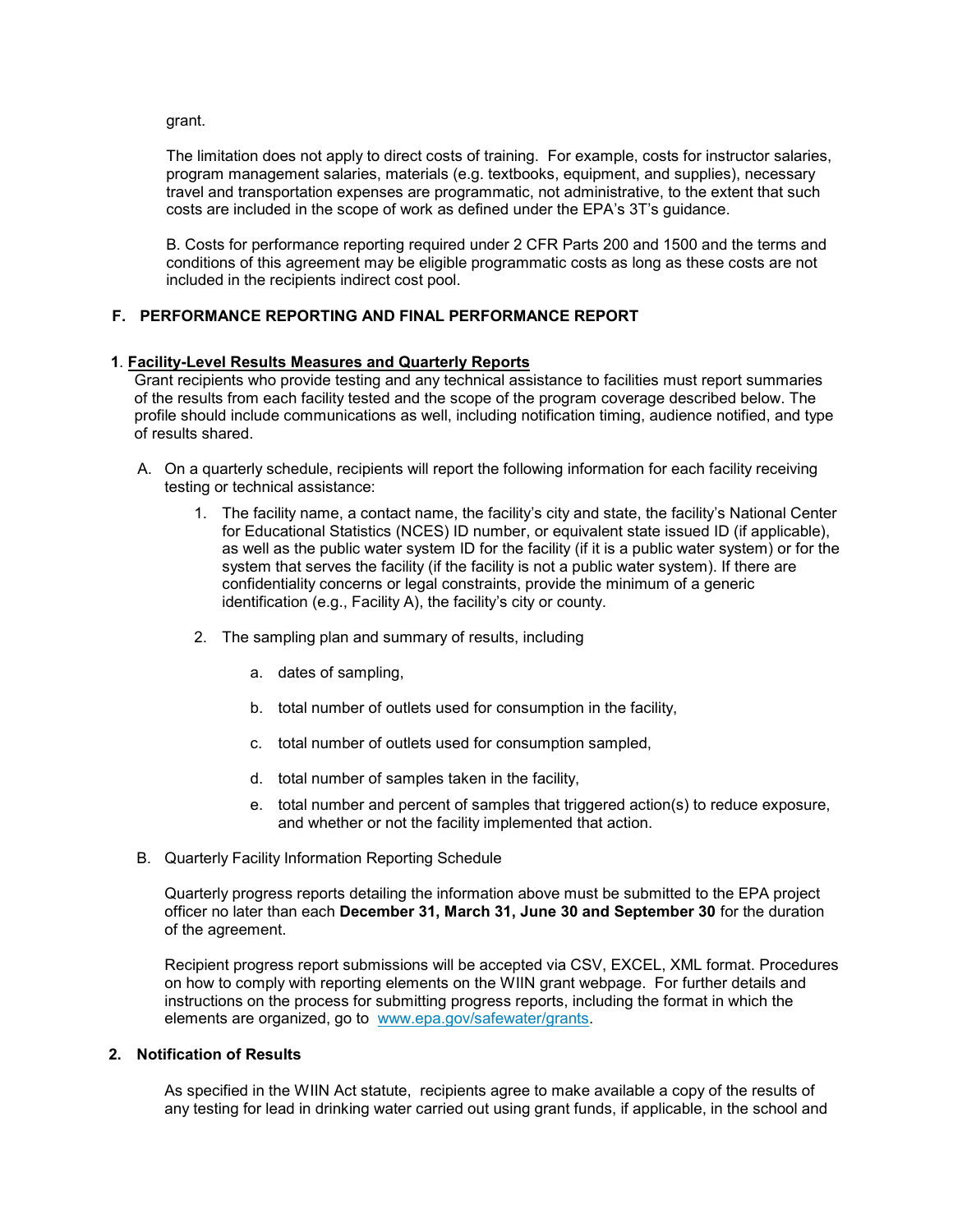child care program administration offices and, to the extent practicable, on the internet website of the local educational agency for inspection by the public; and notify parents, teachers, and employee organizations of the availability of the results. This notification will be made no more than 90 days from the completion of the initial lead testing conducted at each facility.

# 3. Annual Performance Reports

In addition to the quarterly facility reports, recipients must provide annual progress reports due to the EPA Project Officer each October 31. As noted above, these reports must include an update on the Maintenance of Effort. Further, in accordance with 2 CFR 200.328 and as specified in P.L.114-322, recipients agree to comply with the requests for data related to the use of the funds under Section 1464(d) of the Safe Drinking Water Act (SDWA). In addition, the States and the District of Columbia agree to provide in its report information regarding key project characteristics, milestones, and environmental/public health protection results in the following areas: 1) achievement of the outputs and outcomes established in the Implementation Workplan; 2) the reasons for delays if established outputs or outcomes were not met; 3) any additional pertinent information on environmental/public health results pertaining to test for lead in drinking water in schools or child care facilities. These activities include the development and provision of training courses, roundtables, webinars, tools, other products, and outreach materials. For each of these activities, recipients must report on their outputs and outcomes such as the types of actions taken to reduce lead in drinking water in the tested facilities; the number of communities with increased information about the health effects of lead, the number of facilities implementing drinking water routine maintenance programs, the number of school and child care personnel that received training on lead in drinking water, and other outcomes that support protecting children from exposure to lead in drinking water. For further details and instructions on the process for submitting annual reports, including the format in which the elements are organized, go to www.epa.gov/safewater/grants.

#### 4. Final Report

The final project report will include all categories of information required for quarterly reporting, including a final, detailed program description of the testing conducted .The final project report will also include a narrative summary of the project or activity, project results (outputs and outcomes) including the successes and lessons learned for the entire project. The final report shall be submitted to the EPA Project Officer within 90 days after the project completion date or termination of the grant agreement. A format for the final report will be made available at www.epa.gov/safewater/grants

# G. CYBERSECURITY CONDITION

# State Grant Cybersecurity

(a) The recipient agrees that when collecting and managing environmental data under this assistance agreement, it will protect the data by following all applicable State law cybersecurity requirements. (b) (1) EPA must ensure that any connections between the recipient's network or information system and EPA networks used by the recipient to transfer data under this agreement, are secure. For purposes of this Section, a connection is defined as a dedicated persistent interface between an Agency IT system and an external IT system for the purpose of transferring information. Transitory, user-controlled connections such as website browsing are excluded from this definition. If the recipient's connections as defined above do not go through the Environmental Information Exchange Network or EPA's Central Data Exchange, the recipient agrees to contact the EPA Project Officer (PO) and work with the designated Regional/Headquarters Information Security Officer to ensure that the connections meet EPA security requirements, including entering into Interconnection Service Agreements as appropriate. This condition does not apply to manual entry of data by the recipient into systems operated and used by EPA's regulatory programs for the submission of reporting and/or compliance data. (2) The recipient agrees that any subawards it makes under this agreement will require the subrecipient to comply with the requirements in (b)(1) if the subrecipient's network or information system is connected to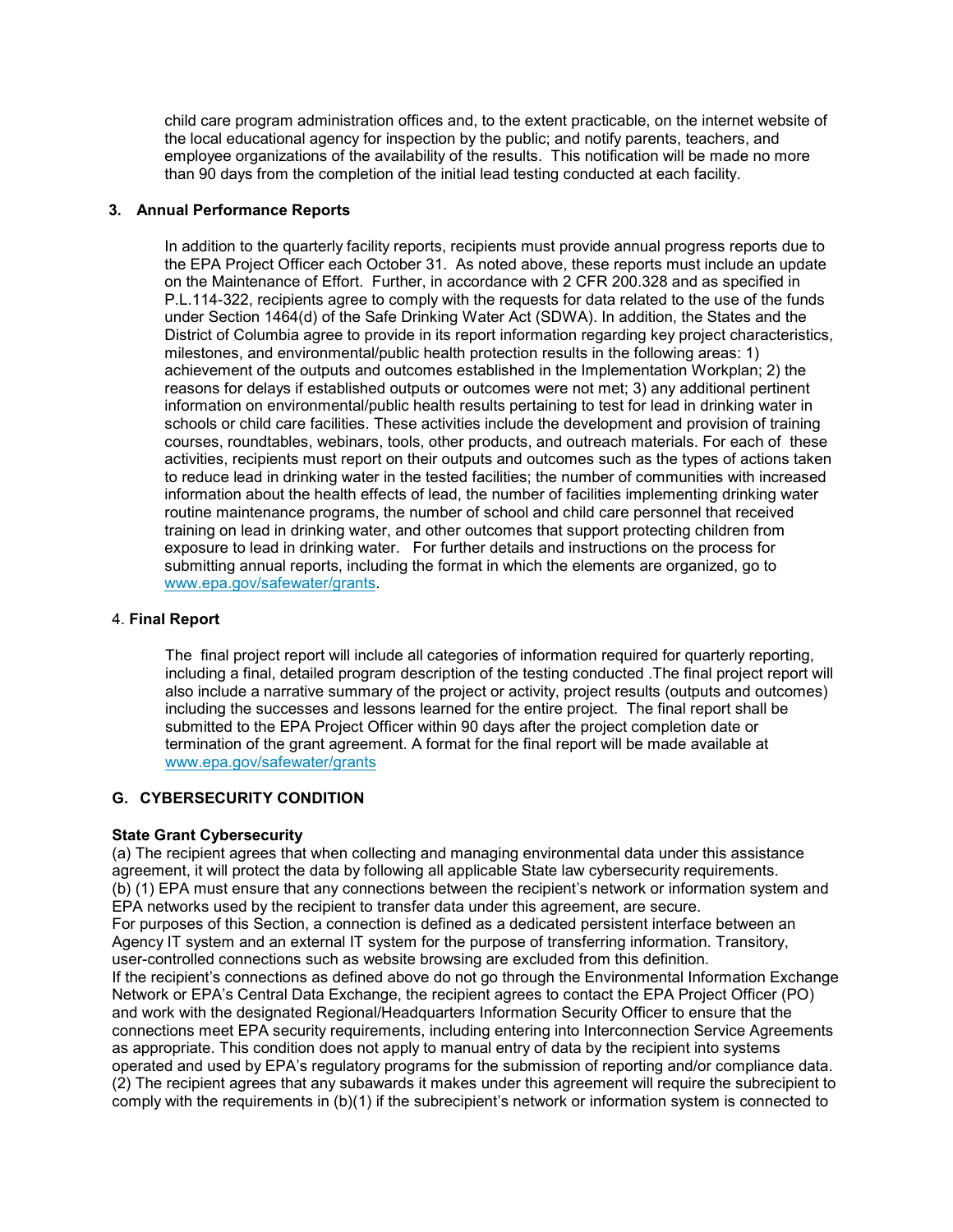EPA networks to transfer data to the Agency using systems other than the Environmental Information Exchange Network or EPA's Central Data Exchange. The recipient will be in compliance with this condition: by including this requirement in subaward agreements; and during subrecipient monitoring deemed necessary by the recipient under 2 CFR 200.331(d), by inquiring whether the subrecipient has contacted the EPA Project Officer. Nothing in this condition requires the recipient to contact the EPA Project Officer on behalf of a subrecipient or to be involved in the negotiation of an Interconnection Service Agreement between the subrecipient and EPA.

# H. PROJECT COMPLETION

Expected project completion is two years from the start date of the award, with an extension up to one year pending Project Officer approval.

# I. QUALITY ASSURANCE

# 1. QUALITY MANAGEMENT PLAN

In accordance with 2 CFR 1500.11, the recipient shall continue to implement and adhere to the Quality Management Plan (QMP) submitted to EPA. The QMP should be updated annually or as necessary based on the EPA QA/R-2: EPA Requirements for Quality Management Plans. This quality assurance requirement applies to all grants, cooperative agreements, contracts and interagency agreements that involve the use of environmental data.

If not included under the approved QMP, a stand-alone QAPP is required for those projects/activities that result in the collection, production and/or use of environmental information, metrics or data. The recipient agrees to ensure that an approved site specific QAPP is completed for each project. No environmental data collection, production, or use may occur until the QAPP is reviewed and approved by the EPA Project Officer and Quality Assurance Regional Manager or through authorized delegation under an EPA approved recipient QMP based on procedures documented in the QMP. A copy of the approved QAPPs must be retained with the recipient's official records for this Agreement.

# 2. QUALITY ASSURANCE PROJECT PLAN

In accordance with 2 CFR 1500.11, the recipient must develop and implement quality assurance and quality control procedures, specifications and documentation that are sufficient to produce data of adequate quality to meet project objectives. Recipients implementing environmental programs within the scope of the assistance agreement must submit to the EPA Project Officer an approvable Quality Assurance Project Plan (QAPP) at least [60] days prior to the initiating of data collection or data compilation. The Quality Assurance Project Plan (QAPP) is the document that provides comprehensive details about the quality assurance, quality control, and technical activities that must be implemented to ensure that project objectives are met. Environmental programs include direct measurements or data generation, environmental modeling, compilation of date from literature or electronic media, and data supporting the design, construction, and operation of environmental technology.

 The QAPP should be prepared in accordance with EPA QA/R-5: EPA Requirements for Quality Assurance Project Plans.

No environmental data collection or data compilation may occur until the QAPP is approved by the EPA Project Officer and Quality Assurance Regional Manager. Prior to commencing any activities that include sample collection and analysis, first draw and flush sampling, the development of sampling plans, training in preparation of sampling, communication related to sampling efforts, and sampling after remediation may occur until the QAPP is approved by the EPA Project Officer and Quality Assurance Regional Manager. When the recipient is delegating the responsibility for an environmental data collection or data compilation activity to another organization, the EPA Regional Quality Assurance Manager may allow the recipient to review and approve that organization's QAPP.